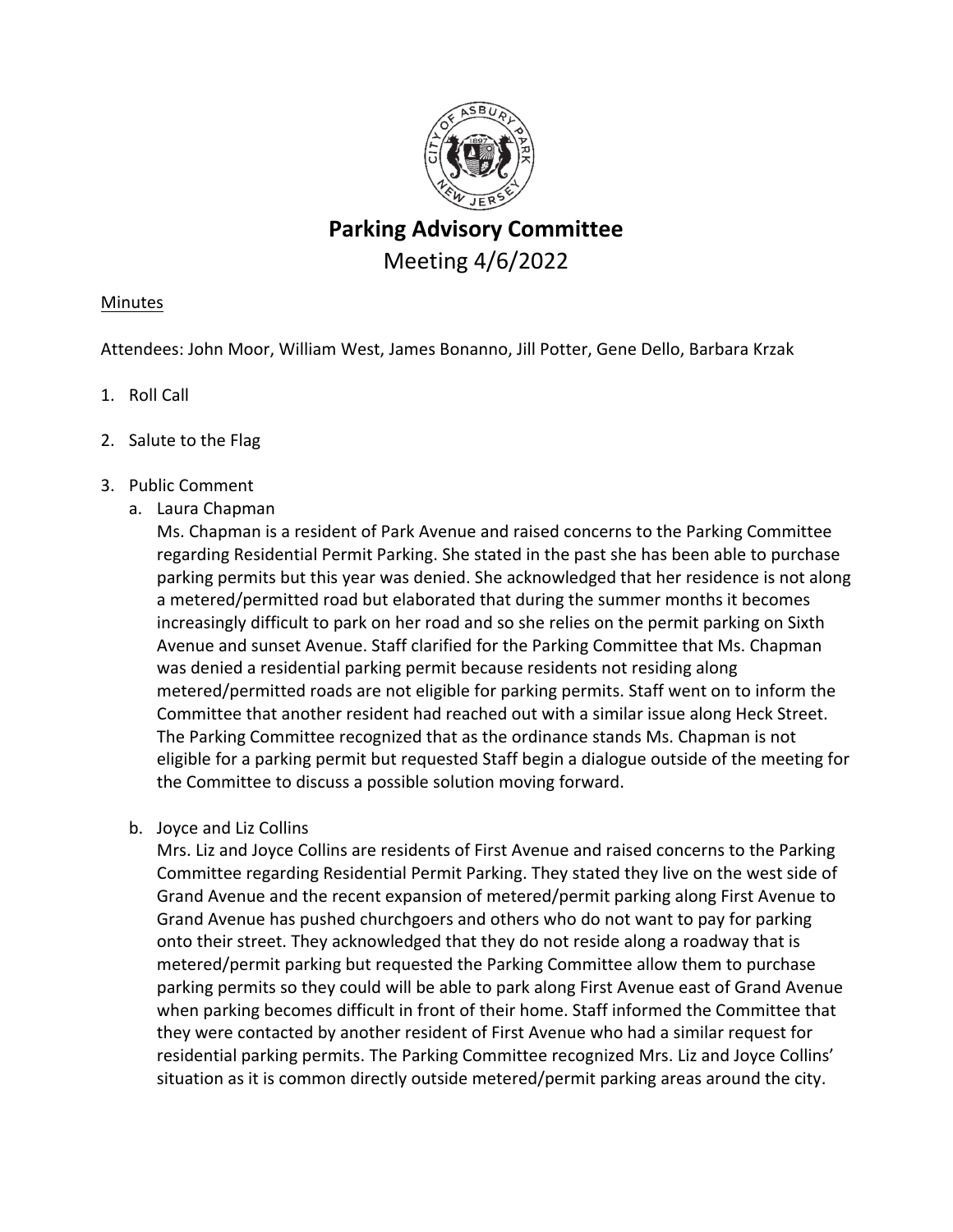The Parking Committee asked Staff to add this to the discussion with Ms. Chapman's concerns.

#### c. Steve Honan

Mr. Honan works at a real estate office along Bangs Avenue and raised concerns to the Parking Committee regarding Employee Permit Parking. HE stated he has an employee who is concerned about their safety and chooses to park on Bangs Avenue and pay the parking meter rather than use an Employee Parking Permit. The reason being that Employee Parking Permit holders are required to park on Summerfield Avenue and this employee does not feel safe walking to Summerfield Avenue as she has witnessed a mugging in the past. Mr. Honan requested employee parking permit holders be permitted to park on Bangs Avenue. The Parking Committee explained that Employee Permit holders are not permitted to use Bangs Avenue to allow for more parking turnover for visitors and business patrons. Mr. Dello stated police officers are available to walk this employee to her car nightly to ease her concerns and offered his contact information to Mr. Honan. The Parking Committee felt Mr. Dello's suggestion was a fitting solution and directed Mr. Honan to try having police escort this employee to her vehicle for the month of April and beyond if preferred. If she is still uncomfortable the Parking Committee told Mr. Honan to attend a future meeting and additional possible solutions could be discussed.

# 4. Matters from the Director of Transportation

a. License Plate Reading and Permit Portal Update

Staff informed the Parking Committee that the new Permit Portal went live the week of March 28, 2022. While small correctable issues exist, the permit portal has been receiving positive feedback from staff and users. The last permit setup that needs to be completed in the new portal are Guest Permits. Once these are completed the IPS Permit Portal will be disconnected and the new Passport Permit Portal will be used exclusively.

The new License Plate Reading (LPR) Enforcement System is also live as of April 1, 2022. Staff is continuing to work with our Parking Enforcement Officers and the Parking Enforcement Company Minuteman to work out issues and complete setup of the LPR System. Special Officer Breslin asked if this new system was hosted on a dedicated server and Special Officer Antonucci asked if they system will allow officers to recognize if vehicles were already issued tickets. Staff was not aware of the server situation but will return with an answer. The system is able to determine if vehicles have already received tickets and Staff would make sure everything was tested and operating as expected.

# b. Monthly Parking Report

Staff presented the Parking Committee with the monthly Parking Report that illustrated March 2022's parking revenue was 39.91% higher than March 2021's revenue.

Staff continued with the Review of Parking Meter Maintenance. The Committee was made aware that four parking meters are currently shut down for maintenance. Staff explained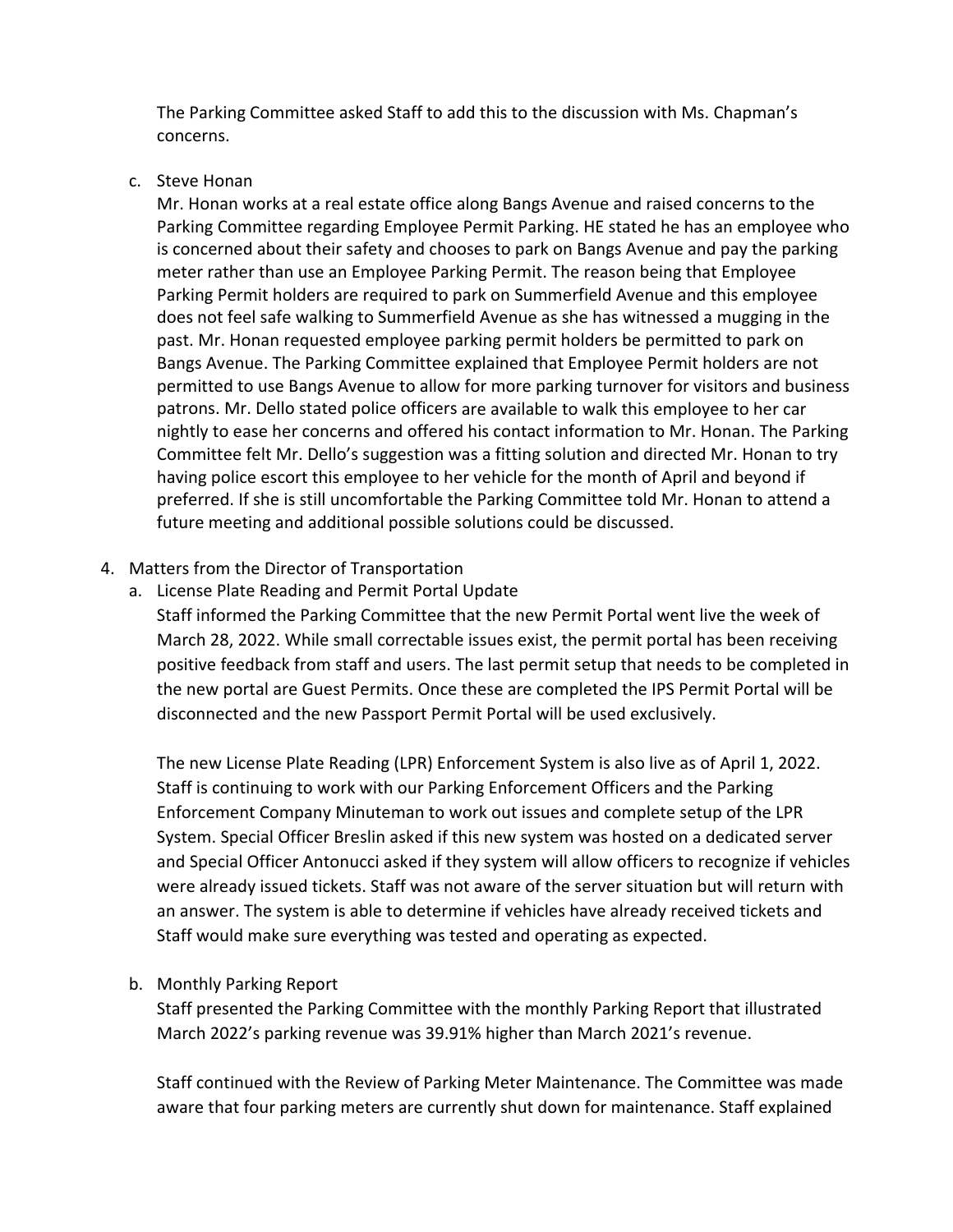that two were having software issues caused by the software upgrade implemented in December. This issue is being addressed by IPS Group. Another two meters are experiencing power issues and need their batteries replaced regularly. Staff and IPS Group are working to rectify these issues as well.

5.75% of parking tickets issued, or 55 in total were voided in the month of March. The largest reasons being Officer Error with 70.91% or 39 total, Ticketed While Paying with 7.27% or 4 total, 7.72% or 4 total due to User Error, and Subject Paid with 10.91% or 6 total. Parking Enforcement was suspended from February 21, 2022 to April 1, 2022 due to the installation of the new License Plate Reading Enforcement System. All tickets issued during the month of March were for alternate side parking regulations and improper parking. Other voided tickets related to metered parking were issues in the previous month of February.

# 5. Old Business

a. Commercial Vehicle Parking

Staff presented the Parking Committee with a strategy to create a new permit for commercial vehicles as requested. Staff reminded the Committee that this was in response to public comments received earlier in the year. There were concerns about commercial vehicles parking along residential streets and taking spaces away from residents. The Parking Committee had reviewed strategies from other municipalities' commercial vehicle regulations within New Jersey and decided to recommend a commercial vehicle permit be developed.

The Permit presented by staff would apply to commercial vehicles under 6,000 pounds and under 19 feet in length parking along city roadways between the hours of 8:00 pm and 7:00 am. Commercial Vehicles fitting this description would need to apply for a Commercial Vehicle Permit through the online permit portal. Applicants would have to provide Vehicle Registration, a valid Driver's License, and Proof of Residency within the city. All commercial vehicles without a valid permit parking on city roadways between the hours of 8:00 pm and 7:00 am would be ticketed.

The Committee was in favor of establishing commercial vehicle permits and asked Staff to draft an ordinance for the next Parking Committee Meeting.

#### b. Alternate Side Parking

Mr. Dello reminded the Council of their discussion regarding expanding Alternate Side Parking Regulations along Prospect Avenue. Staff offered to bring a draft resolution to the next meeting outlining the expansion discussed and a map of all Alternate Side Regulations within the city for further discussions.

#### 6. New Business

a. Residential Driveway Clearance Issues